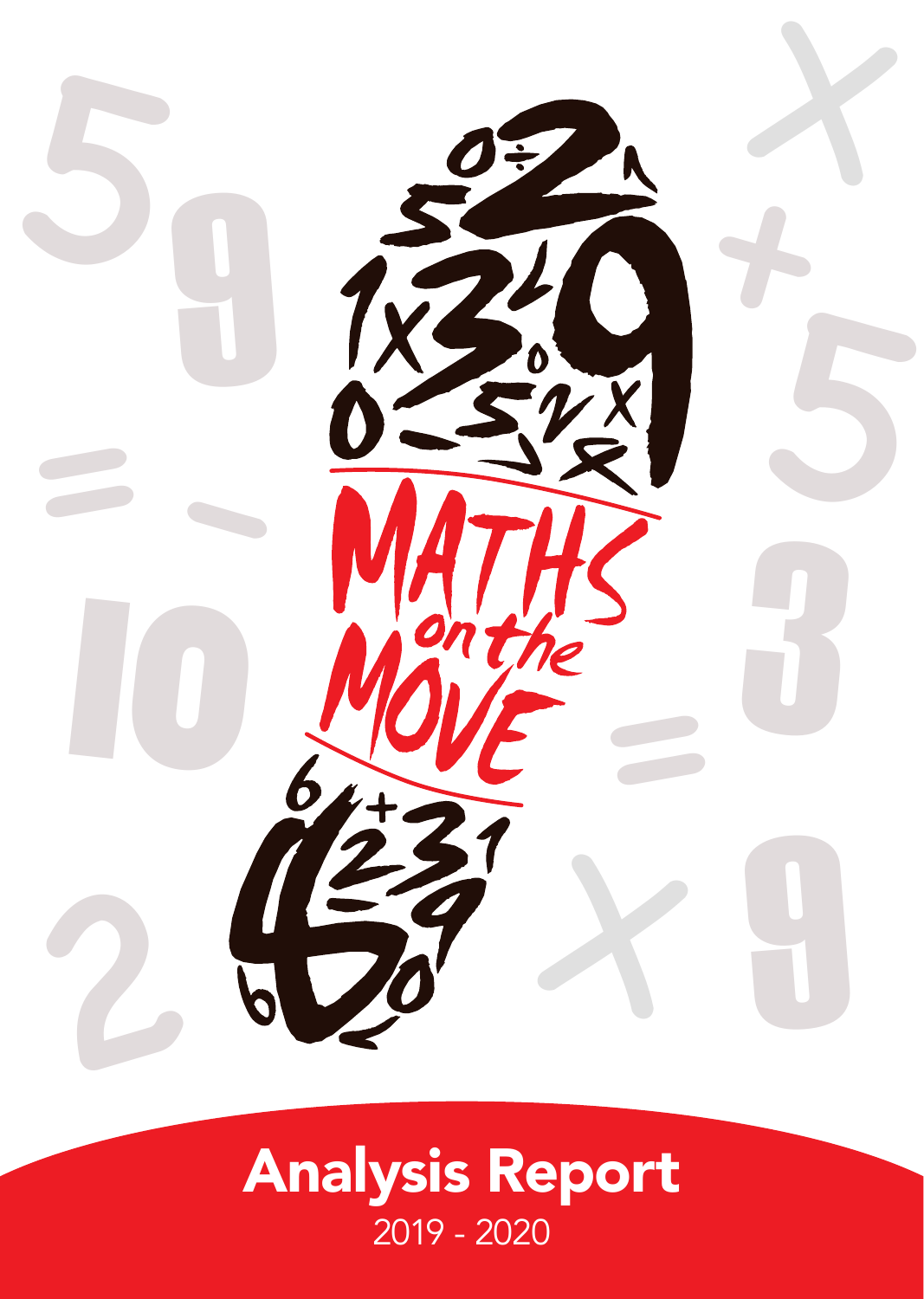#### This report details the impact of the Maths on the Move programme during the academic year 2019-2020.

5,376 children took part



322,560 minutes of physically active learning

645,120 maths challenges answered

#### Maths Performance

During each Maths on the Move session, children complete 5 questions at the start of the lesson and 5 questions at the end of the lesson. Their scores are collected and the average results across all the schools are shown below.

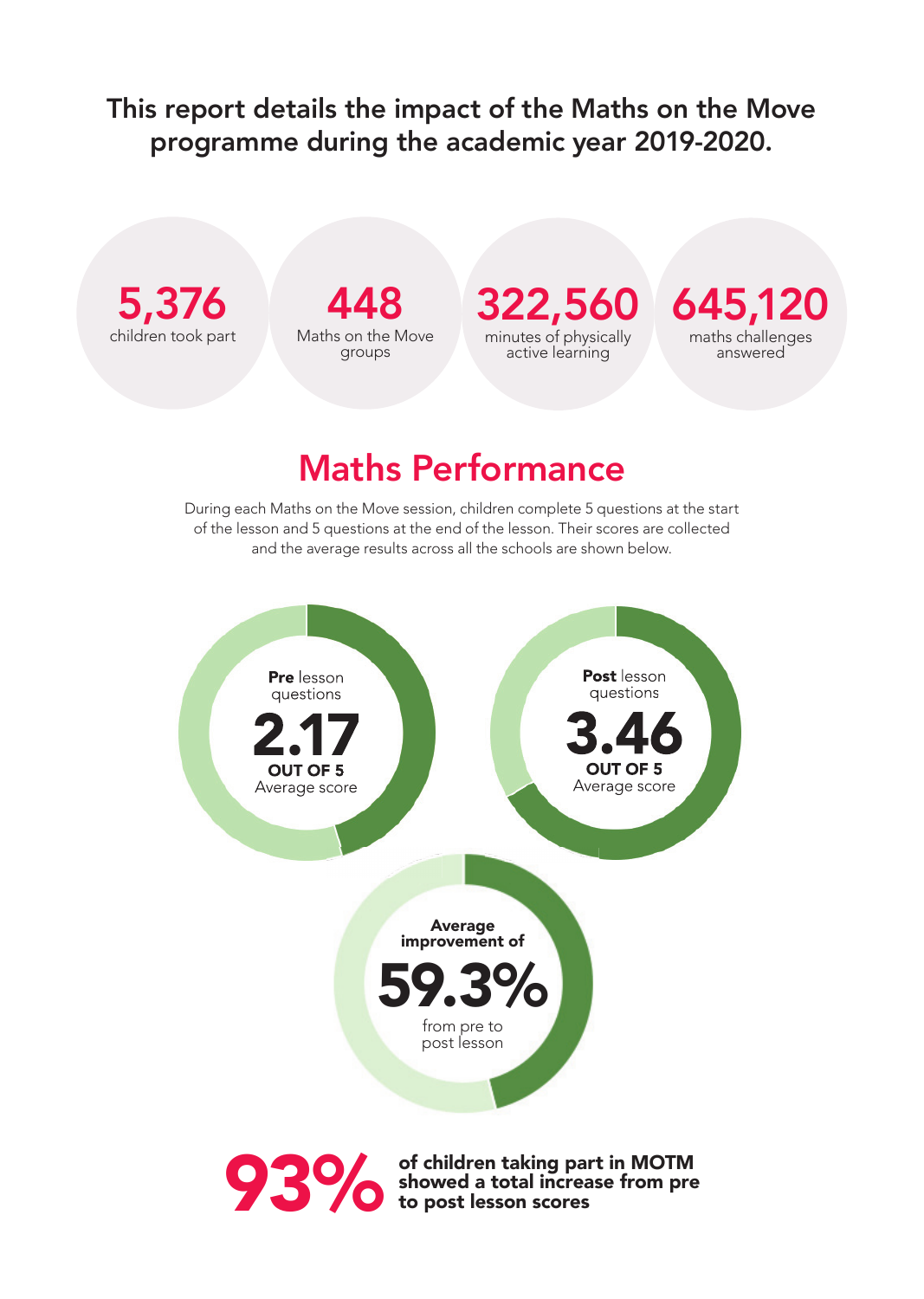### Confidence in Maths

The children were asked to self-assess their perceived confidence when faced with a maths question. Scale 1-10. (1 – low, 10 - high)



#### 80.1% of children reported improved confidence in maths as a result of taking part in Maths on the Move



On average the children increased their confidence scores by 47%.

The average pre course confidence score was 5.27 and the average post course confidence score was 7.76.

Before the programme, 23.9% of the children gave themselves low confidence scores (1-3). After the programme, this decreased to 5.5% of the children.

Before the programme, 21% of the children considered themselves to be highly confident (scores 8-10). After the programme, this had increased to 61.1%.

#### Confidence Levels



Pre Programme Post Programme